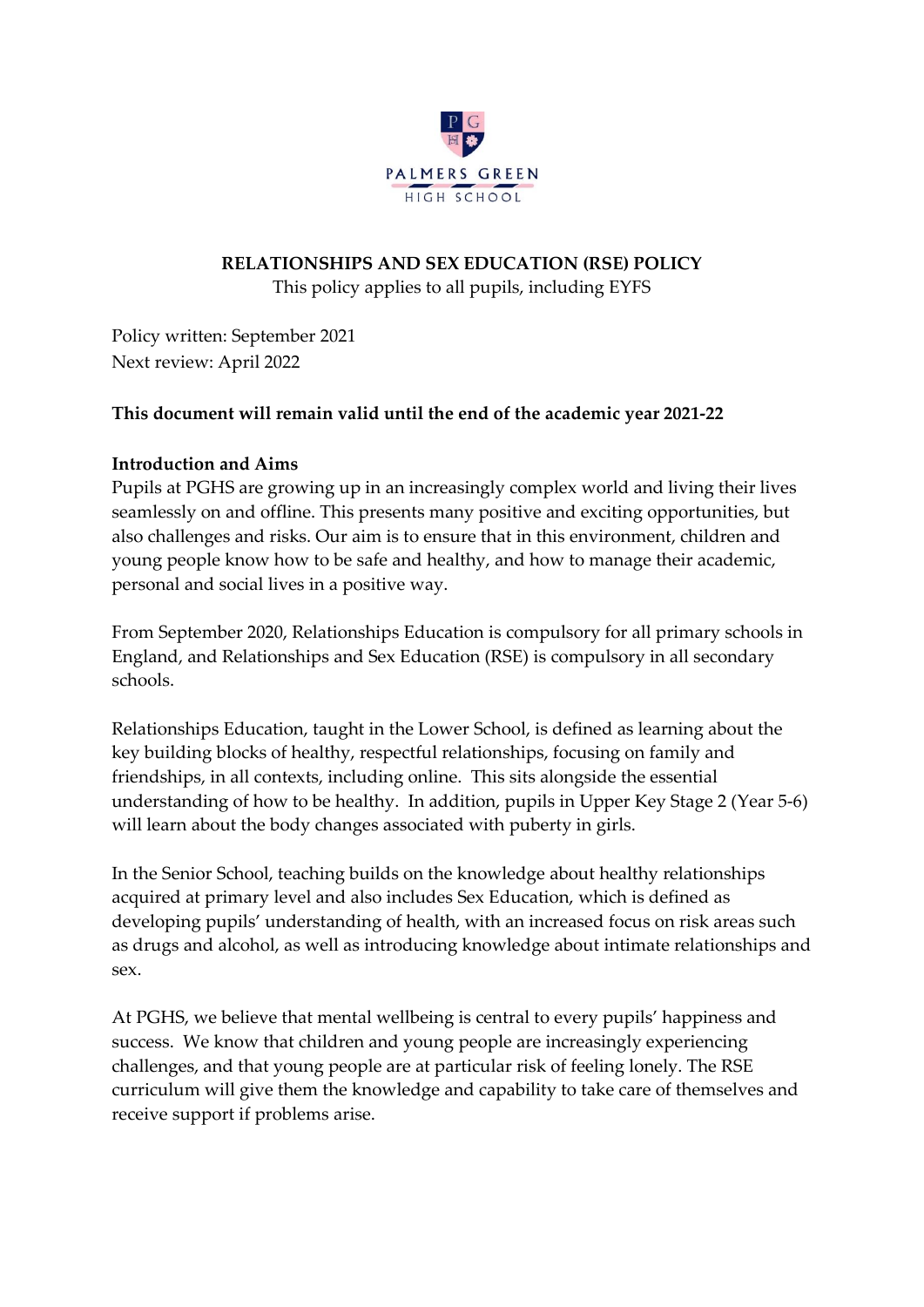RSE is taught in a wider context of helping to foster pupil wellbeing, and develop the resilience and character that we know are fundamental to pupils being happy, successful and productive members of society. Central to this is pupils' ability to believe that they can achieve goals, both academic and personal; to stick to tasks that will help them achieve those goals, even when the reward may be distant or uncertain; and to recover from knocks and challenging periods in their lives.

At PGHS, RSE is taught as part of the PSHEE programme of study, which complements the development of personal attributes including kindness, integrity, generosity, and honesty; these are a fundamental part of our School values as reflected in our motto, *By Love Serve One Another.*

Under the provisions of the Equality Act, PGHS will not unlawfully discriminate on the grounds of age, sex, race, disability, religion or belief, gender reassignment, pregnancy or maternity, marriage or civil partnership, or sexual orientation, and the delivery of RSE will reflect this stance.

## **RSE Policy and Curriculum Development and Review**

The RSE policy and curriculum has been produced in line with statutory guidance from the Department for Education and the PSHE Association, with input from our expert staff and in consultation with parents.

We are clear that parents and carers are the prime educators for children on many of these matters. At PGHS we aim to work in collaboration with parents and carers, building on what pupils learn at home.

This policy and the RSE curriculum reflect our School's context and diverse nature as well as recognising that the role of educating every pupil is a partnership between home and School.

We always aim to deliver content in a sensitive, objective and balanced manner to enable pupils to comprehend the range of social attitudes and behaviour in modern-day society. This will empower them to consider their own attitudes and actions and make informed, reasoned and responsible decisions while they are at School, at home and in adult life.

Pupils are expected to engage fully in RSE lessons and, when discussing issues related to RSE, treat others with respect and sensitivity. This enables pupils to have the confidence to ask questions to deepen their understanding of the topic being delivered. If, however, pupils ask questions outside the scope of this policy, teachers will respond in an appropriate manner so that the pupil is fully informed in an age appropriate way.

It is also important that pupils feel confident to ask questions outside of lessons on any aspect of RSE. For the Lower School, pupils are encouraged to speak to their Class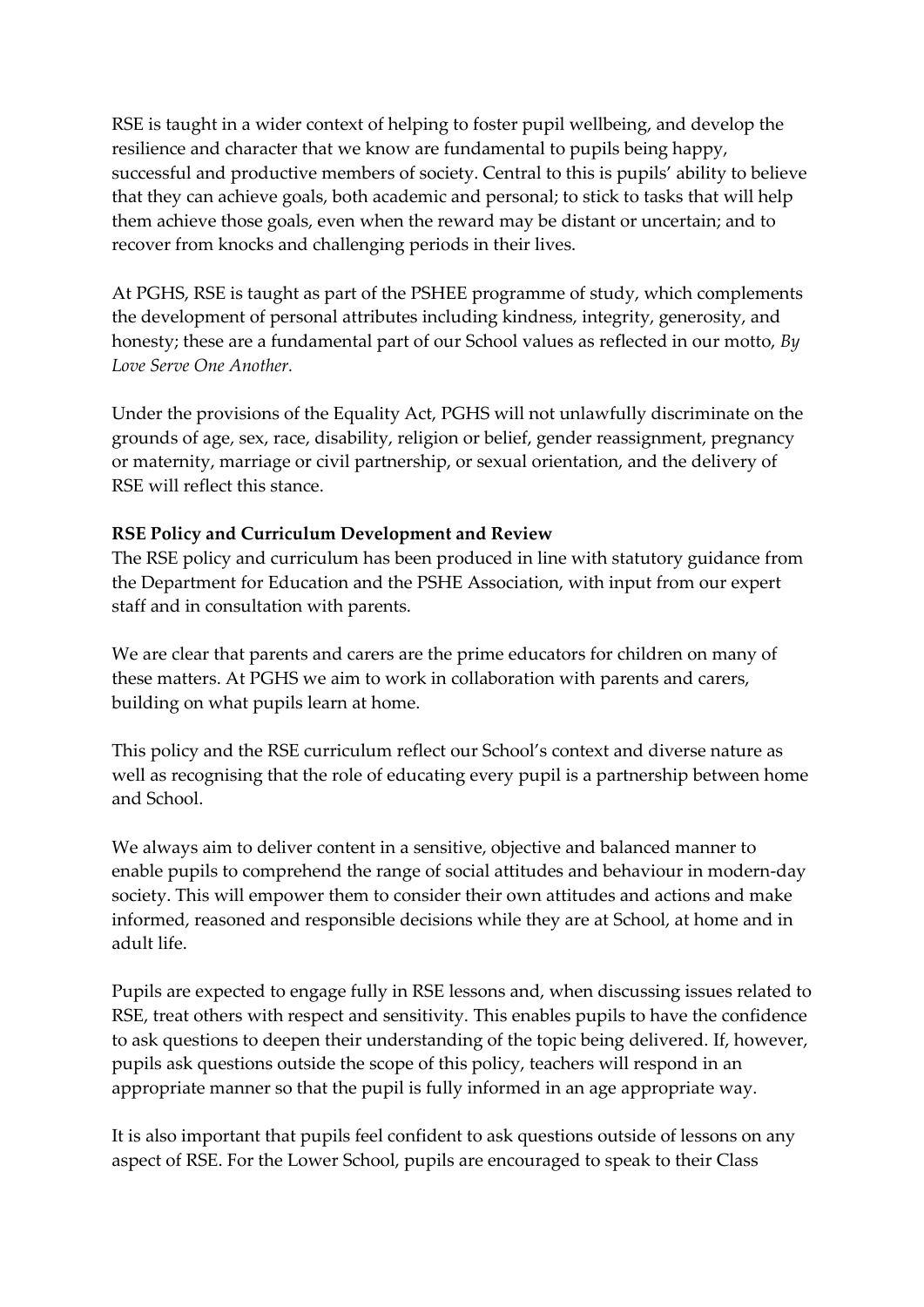Teacher. Senior pupils can pose a question outside of lessons via the PSHEE Microsoft Form which will be monitored regularly by the Head of PSHEE. A pupil can ask a question anonymously if this is their preferred option. In addition, pupils know that they can speak to any member of staff at PGHS and are encouraged to seek out the person they feel most comfortable with. Staff are fully aware that they may need to reassure a pupil that if they do not know the correct response to a question, they will seek advice for them. If a pupil asks questions that are beyond the knowledge expected for their age, the member of staff would refer this to the DSL.

The RSE curriculum and resources will be monitored and reviewed throughout the year by the Head of PSHEE and the staff leading in this area. In the Senior School, mind maps at the start and conclusion of a topic will be used to measure understanding and progress. Pupil voice and, where appropriate, consultation with parents will be used to ensure that the curriculum is meeting the needs of the pupils at PGHS.

The RSE policy will be reviewed annually by the Head of PSHEE, SMT and members of the Governing Body.

# **RSE Curriculum Overview**

The RSE curriculum is part of the whole school PSHEE curriculum, which is planned and designed to be age appropriate, accessible to all pupils including those with SEND, under the following themes:

- •Relationships (families and friends)
- •Health and Wellbeing
- •Living in the Wider World
- •My Future Self
- •Online/Digital Safety

The RSE topics fall under all of these themes and are mainly taught within the PSHEE curriculum, but may also be covered across the curriculum in subjects such as Science or Life Skills (Senior School).

# **EYFS (Nursery and Reception)**

Relationships education is taught by the Nursery and Reception staff through stories, circle time, modelled play and is embedded across all areas of the EYFS curriculum, particularly within the themes of All About Me, My Family and Making Friends.

# **Lower School**

Appendix A sets out the objectives from the new RSE Programme of study and shows where it is taught, either by the PSHEE teacher, or subject teachers.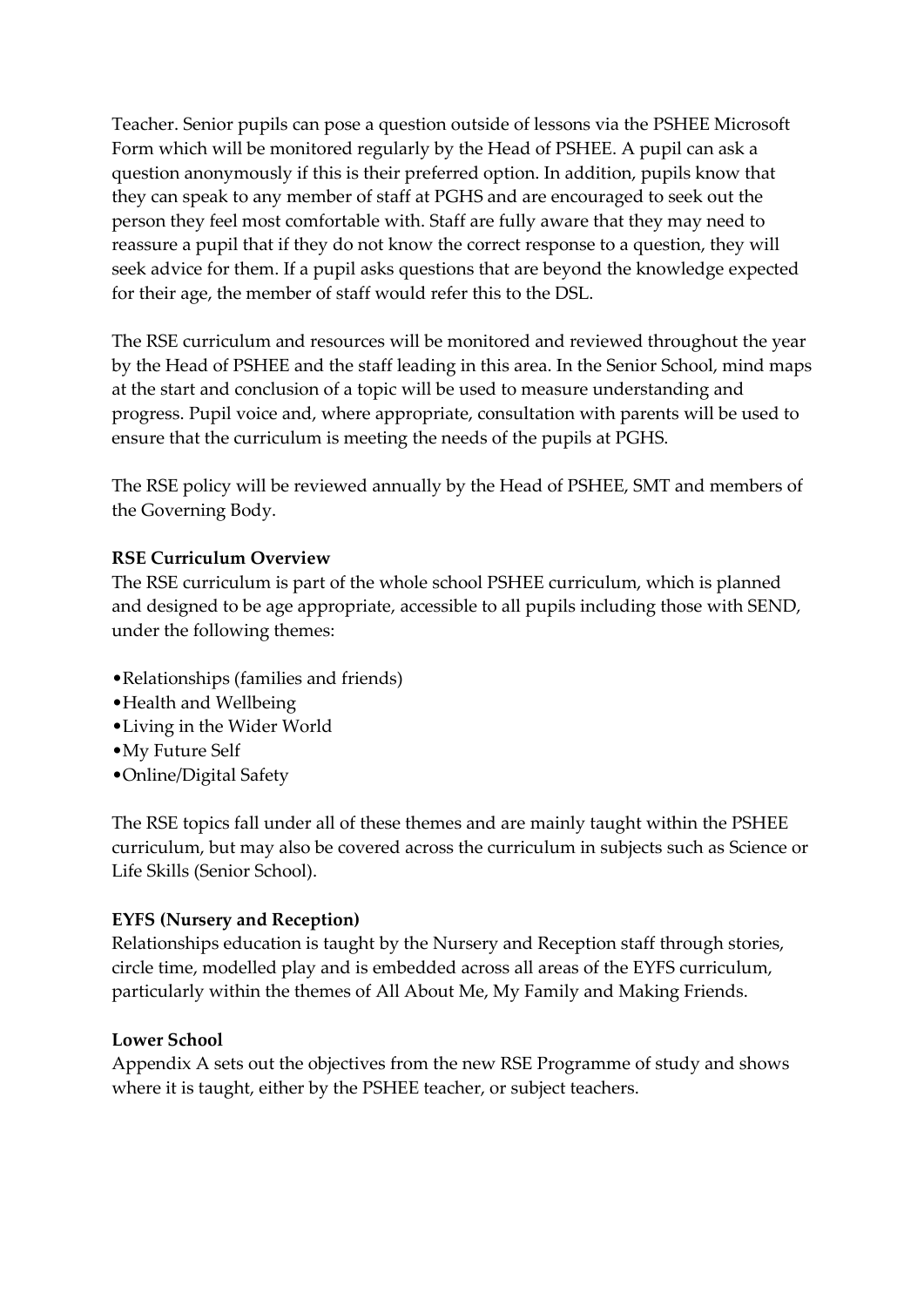#### **Senior School**

Appendix B sets out the objectives for RSE and shows how they are covered. They are taught by PSHEE/Life Skills teachers alongside Form Tutors and Science teachers.

## **Guest Speakers**

We sometimes use outside speakers to complement our teaching of the RSE content. In this instance, speakers are asked to work within the framework of our RSE policy and adhere to the policy for visiting speakers. A teacher will be present throughout these lessons.

# **Right to Withdraw**

Parents do not have the right to withdraw their child from Relationships Education. Teaching of the topics covered in this area can help prepare pupils for the opportunities, responsibilities and experiences of adult life.

However, parents do have the right to request that their daughter be withdrawn from some or all of the Sex Education delivered as part of the statutory RSE. Parents must state their request in writing to the Headmistress. Parents will then be invited to discuss the request with the School to ensure that their wishes are fully understood.

We will clarify the nature and purpose of the curriculum alongside the benefits of receiving this important education and any detrimental effects that withdrawal might have on their daughter, e.g. the emotional and social effects of being excluded as well as the likelihood of the pupil hearing their peers' version of what was learnt in the class rather than what was delivered by the teacher.

Unless there are exceptional circumstances, the School will respect the parents' request to withdraw their daughter. Requests from parents must be submitted annually for consideration.

However, three terms before a pupil turns 16 years old they are legally able to make their own decision as to whether they receive sex education. The School will make arrangements to provide the pupil with sex education during one of those terms and a parental request of withdrawal will not be granted.

# **Linked Policies/Documents:**

Curriculum Policy PSHEE Policy PSHEE Schemes of Work Equal Opportunities Policy Accessibility Policy SEND Policy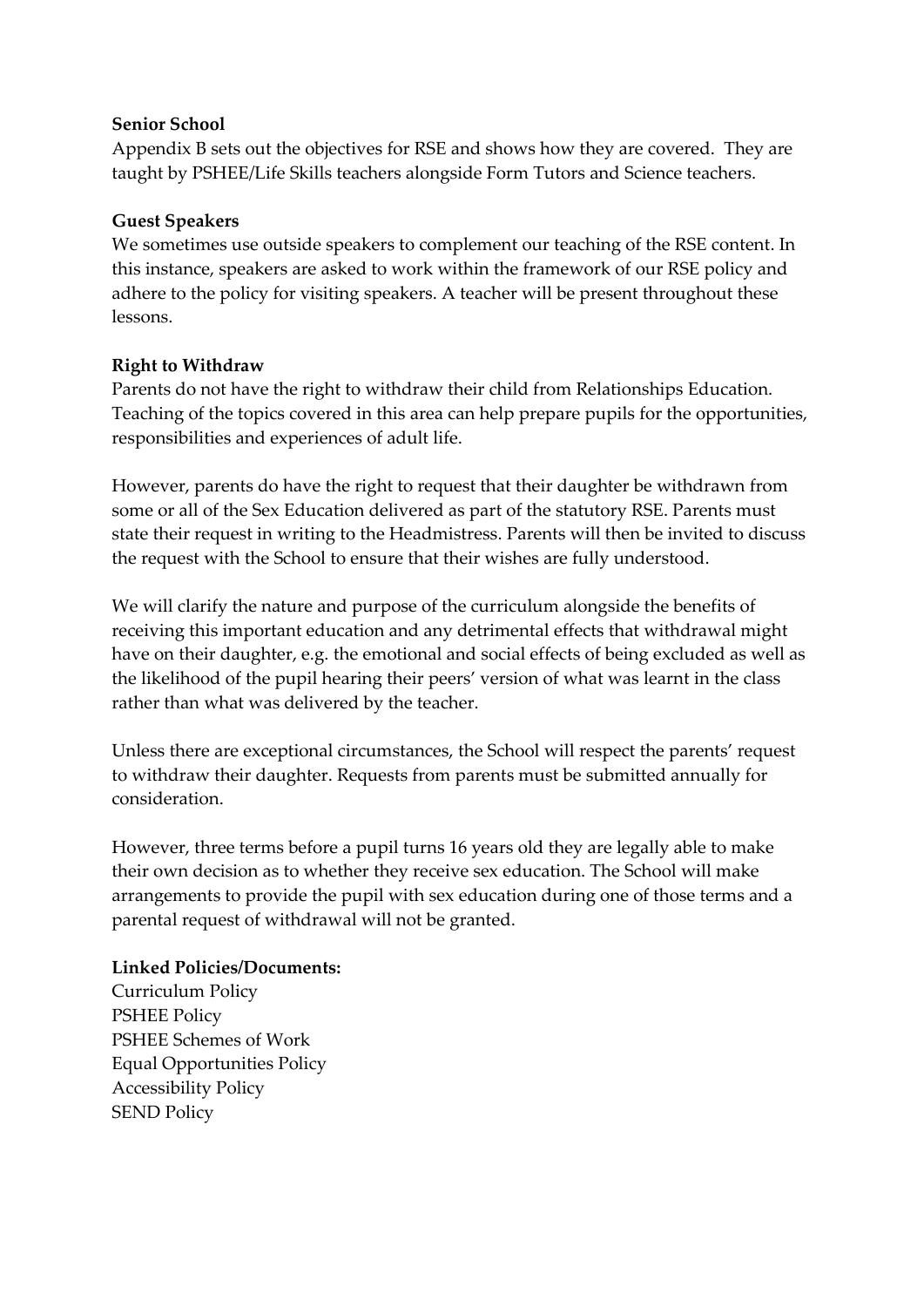#### **Resources for Parents to use at home:**

Schemes of work follow the objectives from the DfE and are carefully planned using a range of resources. The School is a member of the **PSHE** Association and uses a range of their quality assured resources to support lessons as well as taking advantage of their expert professional development opportunities for staff. Online Safety workshops are held every two years for pupils and parents, run by **Education Child Protection**.

Some resources that we have used to inform our planning, or that parents might find helpful when talking to their children can be found here:

[NSPCC PANTS](https://www.nspcc.org.uk/keeping-children-safe/support-for-parents/pants-underwear-rule/) – for younger pupils, a way of explaining what inappropriate touch looks like.

[Tea and Consent](https://www.youtube.com/watch?v=pZwvrxVavnQ) – for Senior pupils, a very accessible and easily understood video to explain the concept of sexual consent and this follow on [video](https://www.youtube.com/watch?v=FKT7Swb-qkI)

[The Rough Guide to Girl Stuff](https://www.amazon.co.uk/Rough-Guide-Girl-Stuff/dp/1848360185) – this book, aimed at 13+ girls can also be used by parents with children of an earlier age to help with conversations for example those about friendships or body changes.

[Young Minds](https://www.youngminds.org.uk/) is a charity with an excellent website with areas for children, parents and those who work with young people to offer support and guidance about mental health.

[Charlie Waller](https://charliewaller.org/parent-carer) is another charity with an excellent website with useful guides for parents to support their children with mental health.

[Thinkuknow](https://www.thinkuknow.co.uk/) is the education programme from NCA-CEOP, a UK organisation which protects children both online and offline. There are age-appropriate areas for children and parents and include home activity packs that you can do with your child at home.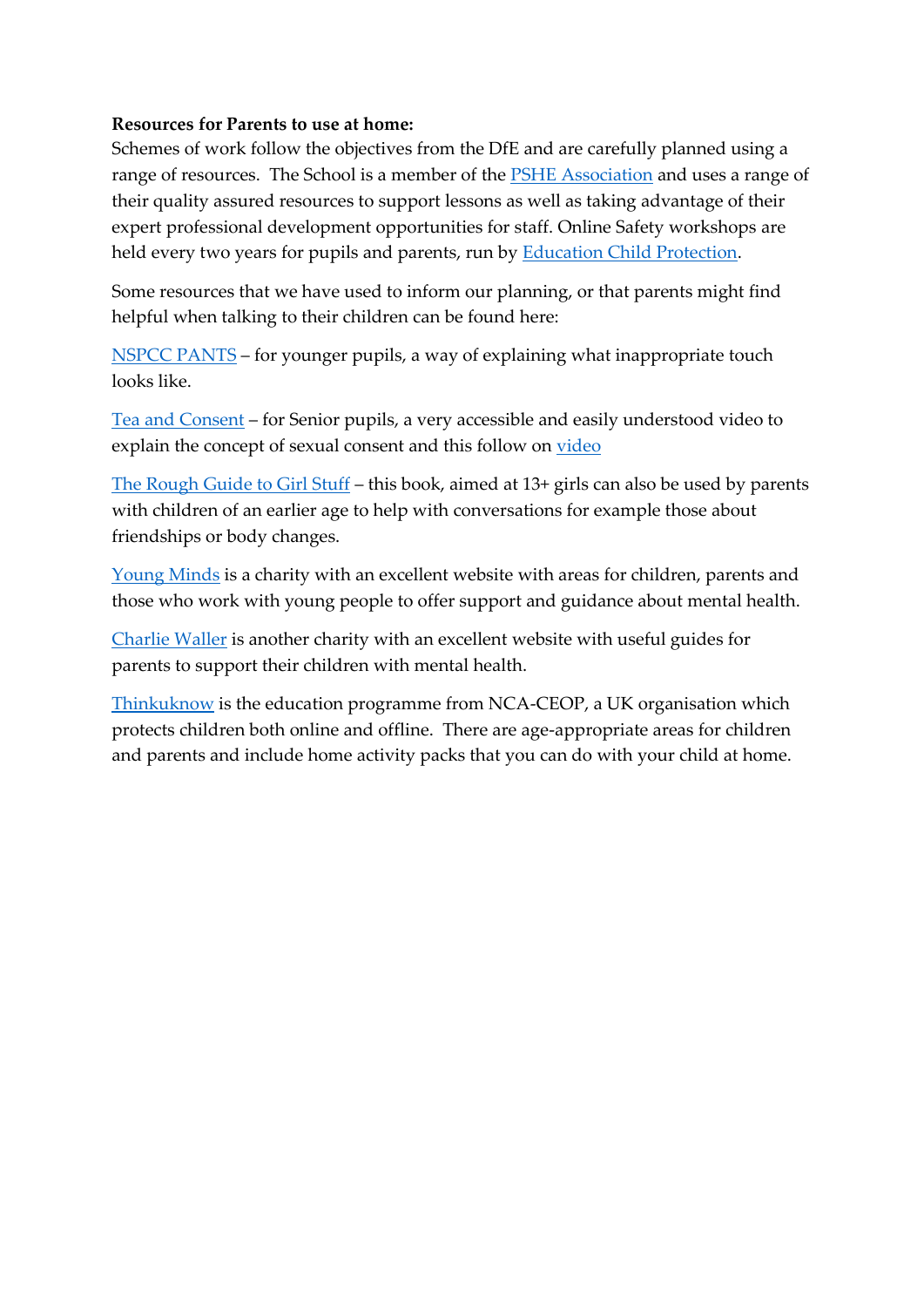**Appendix A** – Coverage of objectives across Years 1-6

|               | <b>OBJECTIVES FROM NEW RSE</b>                                                                                                                                                                                                                                  | <b>PSHEE</b>   | <b>OTHER COVERAGE</b>                                                                                                                                                                                   |
|---------------|-----------------------------------------------------------------------------------------------------------------------------------------------------------------------------------------------------------------------------------------------------------------|----------------|---------------------------------------------------------------------------------------------------------------------------------------------------------------------------------------------------------|
|               | PROGRAMME OF STUDY                                                                                                                                                                                                                                              | <b>LESSONS</b> |                                                                                                                                                                                                         |
|               | <b>FAMILIES AND PEOPLE WHO CARE</b>                                                                                                                                                                                                                             |                |                                                                                                                                                                                                         |
| <b>FOR ME</b> |                                                                                                                                                                                                                                                                 |                |                                                                                                                                                                                                         |
| $\bullet$     | that families are important for<br>children growing up because they<br>can give love, security and stability                                                                                                                                                    | $Y1-6$         | Y1 History – Toys<br>$Y1 - RE$<br>Y1 - Geography - Island<br>Life                                                                                                                                       |
| $\bullet$     | the characteristics of healthy family<br>life, commitment to each other,<br>including in times of difficulty,<br>protection and care for children and<br>other family members, the<br>importance of spending time<br>together and sharing each other's<br>lives | $Y1-3, Y5-6$   | Y3 History/English - Black<br>History Month and Harriet<br>Tubman<br>$Y4 - RE - 10$<br>commandments<br>$Y5 - RE$<br>Y6 English - Pig Heart Boy<br>Y6 music - Reggae song<br>writing about love, family, |
| $\bullet$     | that others' families, either in school<br>or in the wider world, sometimes<br>look different from their family, but<br>that they should respect those<br>differences and know that other<br>children's families are also<br>characterised by love and care     | $Y1-6$         | friendship, optimism etc.                                                                                                                                                                               |
| $\bullet$     | that stable, caring relationships,<br>which may be of different types, are<br>at the heart of happy families, and<br>are important for children's security<br>as they grow up                                                                                   | $Y5-6$         |                                                                                                                                                                                                         |
| $\bullet$     | that marriage represents a formal<br>and legally recognised commitment<br>of two people to each other which is<br>intended to be lifelong                                                                                                                       | $Y_6$          |                                                                                                                                                                                                         |
| $\bullet$     | how to recognise if family<br>relationships are making them feel<br>unhappy or unsafe, and how to<br>seek help or advice from others if<br>needed                                                                                                               | Y2, Y3, Y6     |                                                                                                                                                                                                         |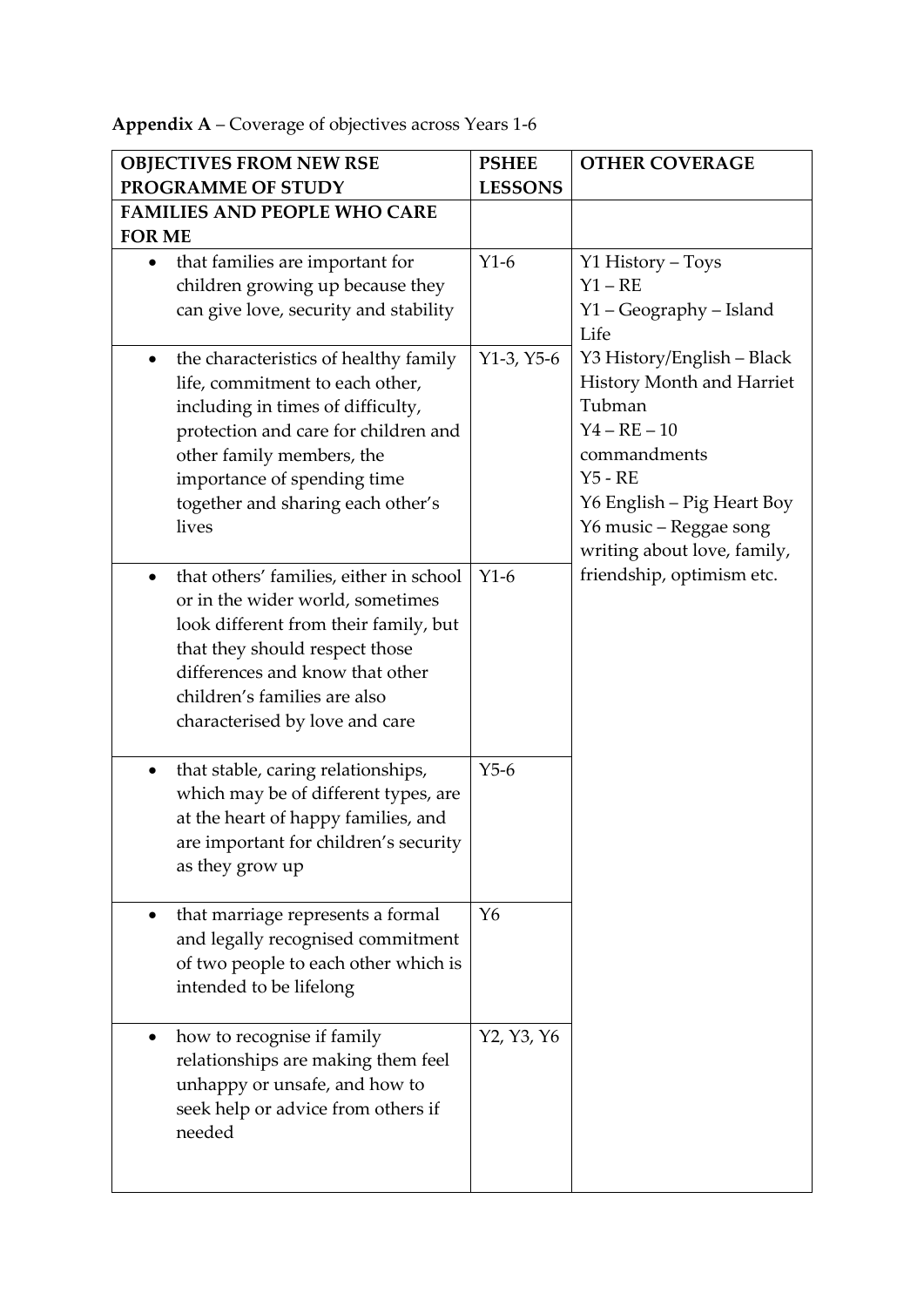| <b>CARING FRIENDSHIPS</b>                                                                                                                                                                                                                                                  |        |                                                                                                                                                                                                                                                                                                                                                                                                                                |
|----------------------------------------------------------------------------------------------------------------------------------------------------------------------------------------------------------------------------------------------------------------------------|--------|--------------------------------------------------------------------------------------------------------------------------------------------------------------------------------------------------------------------------------------------------------------------------------------------------------------------------------------------------------------------------------------------------------------------------------|
| how important friendships are in<br>making us feel happy and secure,<br>and how people choose and make<br>friends                                                                                                                                                          | $Y2-6$ | Y1-Y6 Art – teaching how<br>to make peer assessment<br>Y1 - English - Julia<br>Donaldson - character<br>relationships<br>$Y1 - RE$<br>Y3 English - A Recipe for<br>Friendship comprehension<br>task<br>Y4 English - Issues and<br><b>Dilemmas</b><br>Y4 ICT Online<br>communication<br>(WhatsApp, FaceTime,<br>Email, Gaming sidebar)<br>Y6 Music - Reggae song<br>writing about love, family,<br>friendship, optimism, social |
| the characteristics of friendships,<br>$\bullet$<br>including mutual respect,<br>truthfulness, trustworthiness,<br>loyalty, kindness, generosity, trust,<br>sharing interests and experiences<br>and support with problems and<br>difficulties                             | $Y2-6$ |                                                                                                                                                                                                                                                                                                                                                                                                                                |
| that healthy friendships are positive<br>$\bullet$<br>and welcoming towards others, and<br>do not make others feel lonely or<br>excluded                                                                                                                                   | $Y1-6$ |                                                                                                                                                                                                                                                                                                                                                                                                                                |
| that most friendships have ups and<br>$\bullet$<br>downs, and that these can often be<br>worked through so that the<br>friendship is repaired or even<br>strengthened, and that resorting to<br>violence is never right                                                    | $Y1-6$ | issues etc                                                                                                                                                                                                                                                                                                                                                                                                                     |
| how to recognise who to trust and<br>$\bullet$<br>who not to trust, how to judge<br>when a friendship is making them<br>feel unhappy or uncomfortable,<br>managing conflict, how to manage<br>these situations and how to seek<br>help or advice from others, if<br>needed | $Y1-5$ |                                                                                                                                                                                                                                                                                                                                                                                                                                |
| RESPECTFUL RELATIONSHIPS                                                                                                                                                                                                                                                   |        |                                                                                                                                                                                                                                                                                                                                                                                                                                |
| the importance of respecting others,<br>$\bullet$<br>even when they are very different<br>from them (for example, physically,<br>in character, personality or<br>backgrounds), or make different<br>choices or have different<br>preferences or beliefs                    | $Y2-6$ | $Y1-2$ – dining room<br>etiquette<br>$Y1 - RE$<br>Y1 - Internet safety<br>Y2 History - Emmeline<br>Pankhurst<br>Y <sub>2</sub> R <sub>E</sub>                                                                                                                                                                                                                                                                                  |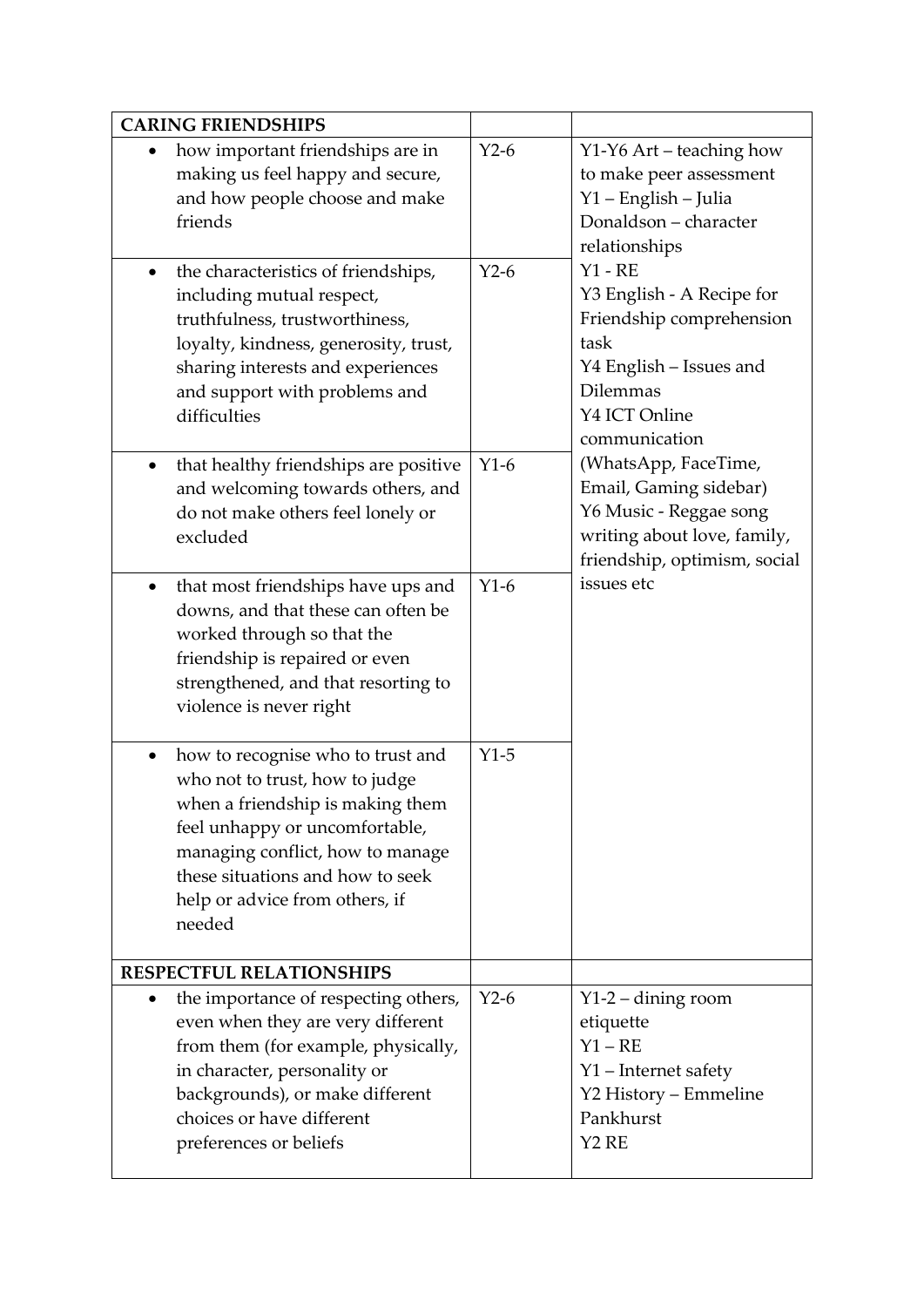| practical steps they can take in a<br>$\bullet$<br>range of different contexts to<br>improve or support respectful<br>relationships<br>the conventions of courtesy and<br>$\bullet$<br>manners<br>the importance of self-respect and<br>$\bullet$ | $Y2-6$<br>Y3, Y5<br>$Y3-4$ | Y2 Art/History - Frieda<br>Kahlo<br>Y3 History/English - Black<br>History Month - Harriet<br>Tubman<br>Y3 History - Holocaust<br><b>Memorial Week</b><br>Y3 ICT - Internet and email<br>safety |
|---------------------------------------------------------------------------------------------------------------------------------------------------------------------------------------------------------------------------------------------------|----------------------------|------------------------------------------------------------------------------------------------------------------------------------------------------------------------------------------------|
| how this links to their own<br>happiness                                                                                                                                                                                                          |                            | Y4 RE - festivals<br>Y5 Art - Ancient Greek Art<br>$Y5 - ICT$ – online safety                                                                                                                  |
| that in School and in wider society<br>$\bullet$<br>they can expect to be treated with<br>respect by others, and that in turn<br>they should show due respect to<br>others, including those in positions<br>of authority                          | $Y1-6$                     | Y6 Art - study of different<br>cultures<br>Y4 ICT Online<br>communication<br>(WhatsApp, FaceTime,<br>Email, Gaming sidebar)<br>Y6 Music - Reggae -                                             |
| about different types of bullying<br>(including cyberbullying), the<br>impact of bullying, responsibilities<br>of bystanders (primarily reporting<br>bullying to an adult) and how to get<br>help                                                 | $Y3 - 6$                   | Learning about social<br>injustice and how we can<br>approach this. Learning<br>about stereotypes                                                                                              |
| what a stereotype is, and how<br>stereotypes can be unfair, negative<br>or destructive                                                                                                                                                            | $Y4 - 6$                   |                                                                                                                                                                                                |
| the importance of permission-<br>$\bullet$<br>seeking and giving in relationships<br>with friends, peers and adults                                                                                                                               | Y3, Y4, Y6                 |                                                                                                                                                                                                |
| <b>ONLINE RELATIONSHIPS</b>                                                                                                                                                                                                                       |                            |                                                                                                                                                                                                |
| that people sometimes behave<br>differently online, including by<br>pretending to be someone they are<br>not                                                                                                                                      | $Y_6$                      | Computing lessons.<br>External provider<br>workshops every two years<br>All year groups cover<br>online safety as the first                                                                    |
| that the same principles apply to<br>$\bullet$<br>online relationships as to face-to-<br>face relationships, including the<br>importance of respect for others                                                                                    | Y4, Y6                     | topic in ICT lessons.                                                                                                                                                                          |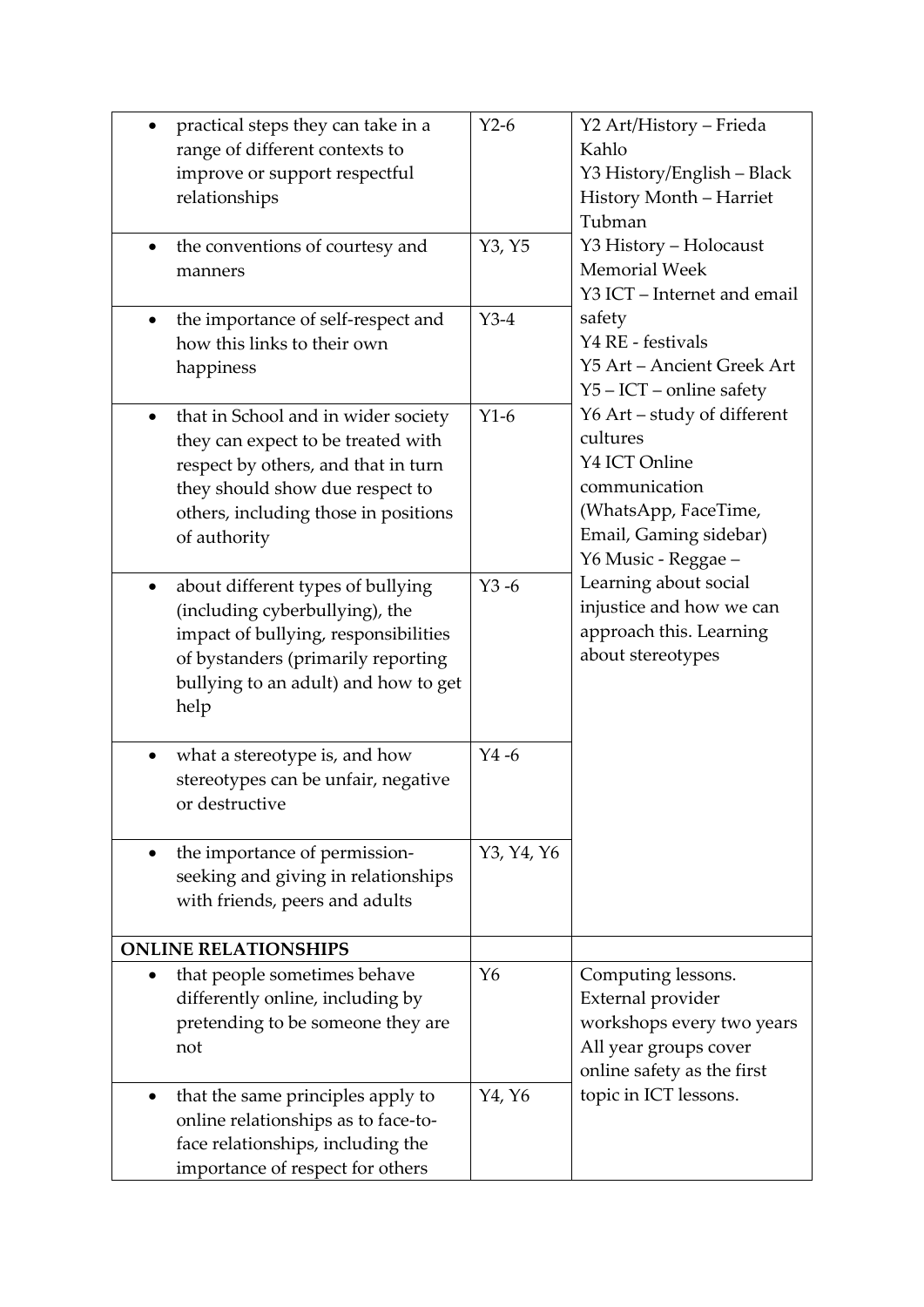| online including when we are<br>anonymous<br>the rules and principles for keeping<br>$\bullet$<br>safe online, how to recognise risks,<br>harmful content and contact, and<br>how to report them | Y1, Y2            |                                                                                                                                         |
|--------------------------------------------------------------------------------------------------------------------------------------------------------------------------------------------------|-------------------|-----------------------------------------------------------------------------------------------------------------------------------------|
| how to critically consider their<br>$\bullet$<br>online friendships and sources of<br>information including awareness of<br>the risks associated with people<br>they have never met              | Y4, Y6            |                                                                                                                                         |
| how information and data is shared<br>and used online                                                                                                                                            | $Y_6$             |                                                                                                                                         |
| <b>BEING SAFE</b>                                                                                                                                                                                |                   |                                                                                                                                         |
| what sorts of boundaries are<br>appropriate in friendships with<br>peers and others (including in a<br>digital context)                                                                          | Y3, Y4, Y6        | NSPCC workshops for Y5 &<br>6 every 3 years,<br>Y1 ICT - Online Safety<br>Y1 Science - Ourselves/my<br>body                             |
| about the concept of privacy and<br>the implications of it for both<br>children and adults; including that<br>it is not always right to keep secrets<br>if they relate to being safe             | $Y1-5, Y6$        | Y2 ICT - Online Safety<br>Y3 ICT - Internet and email<br>safety<br>Y4 ICT Online Safety,<br>Online communication and<br>Online Research |
| that each person's body belongs to<br>them, and the differences between<br>appropriate and inappropriate or<br>unsafe physical, and other, contact                                               | Y1, Y3,<br>Y4, Y6 | Y6 ICT - Online Safety unit<br>of work                                                                                                  |
| how to respond safely and<br>$\bullet$<br>appropriately to adults they may<br>encounter (in all contexts, including<br>online) whom they do not know                                             | $Y2-4, Y6$        |                                                                                                                                         |
| How to recognise and report<br>$\bullet$<br>feelings of being unsafe or feeling<br>bad about any adult                                                                                           | Y3, Y4, Y6        |                                                                                                                                         |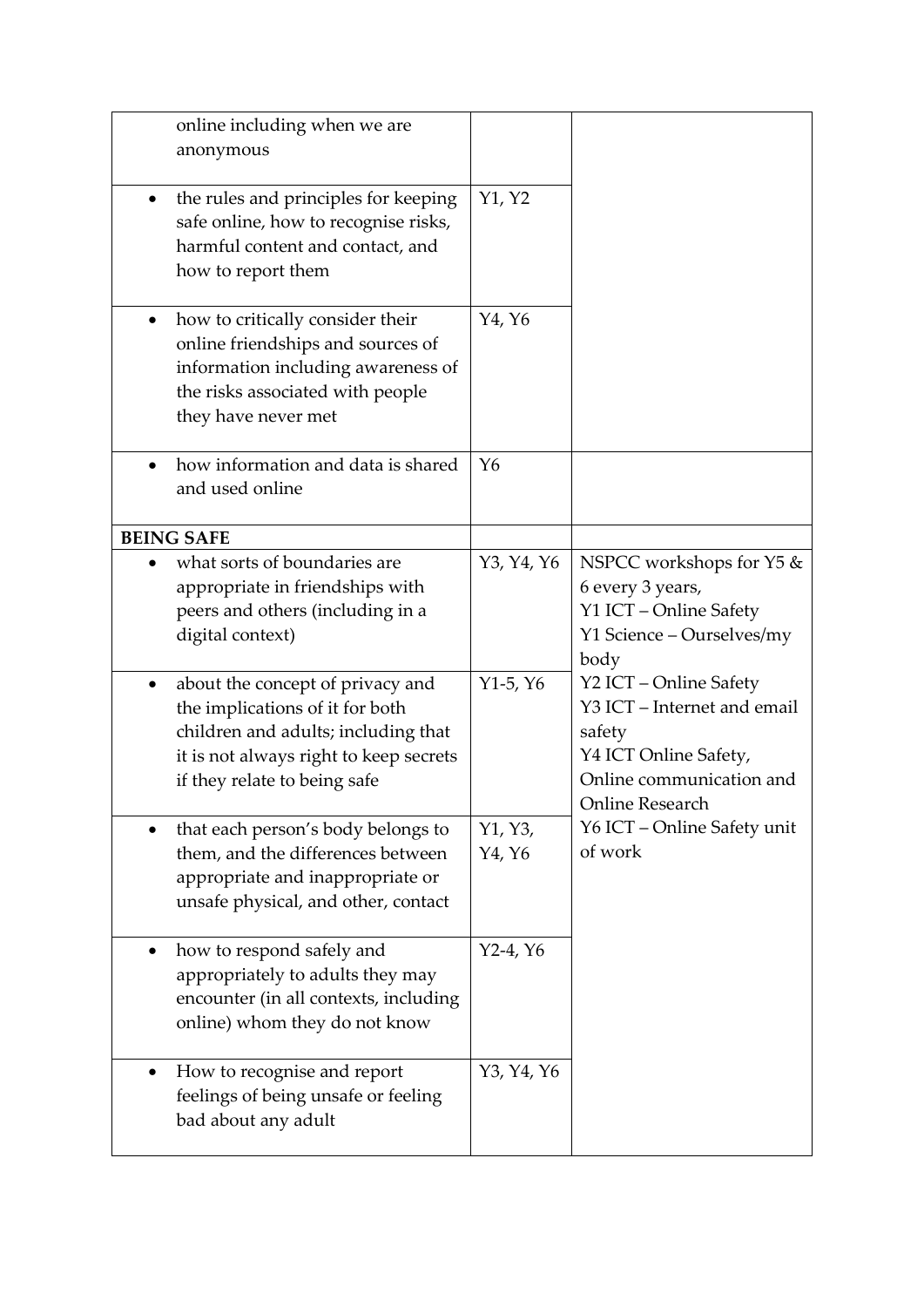| how to ask for advice or help for<br>themselves or others, and to keep<br>trying until they are heard                                                     | $Y2-Y4, Y6$ |
|-----------------------------------------------------------------------------------------------------------------------------------------------------------|-------------|
| how to report concerns or abuse,<br>$\bullet$<br>and the vocabulary and confidence<br>needed to do so                                                     | $Y2-4, Y6$  |
| where to get advice from e.g.<br>family, School and/or other sources                                                                                      | $Y2-4, Y6$  |
| <b>CHANGING ADOLESCENT BODY</b>                                                                                                                           |             |
| key facts about puberty and the<br>changing adolescent body,<br>particularly from age 9 through to<br>age 11, including physical and<br>emotional changes | Y5, Y6      |
| about menstrual wellbeing<br>including the key facts about the<br>menstrual cycle                                                                         | Y5, Y6      |

# **Appendix B** – Coverage across the Senior School

| <b>Topics and Objectives</b>                                                                                                                                                                                                                      | <b>Year Groups Taught</b><br>and Topic (if<br>different)                                               |
|---------------------------------------------------------------------------------------------------------------------------------------------------------------------------------------------------------------------------------------------------|--------------------------------------------------------------------------------------------------------|
| <b>Families</b>                                                                                                                                                                                                                                   |                                                                                                        |
| that there are different types of committed, stable<br>$\bullet$<br>relationships<br>how these relationships might contribute to human<br>٠                                                                                                       | Y9 Identity:<br>Individual, family<br>and community                                                    |
| happiness and their importance for bringing up<br>children                                                                                                                                                                                        | values<br>Diverse and                                                                                  |
| what marriage is, including its legal status e.g. that<br>$\bullet$<br>marriage carries legal rights and protections not<br>available to couples who are cohabiting or who have<br>married, for example, in an unregistered religious<br>ceremony | conflicting values<br>Gender identity and<br>transgender<br>Y10 - Relationships:<br>Relating to others |
| why marriage is an important relationship choice for<br>$\bullet$<br>many couples and why it must be freely entered into<br>the characteristics and legal status of other types of<br>$\bullet$<br>long-term relationships                        | Skills for successful<br>relationships<br>Parenting skills and<br>family life<br>Y11 - Relationships:  |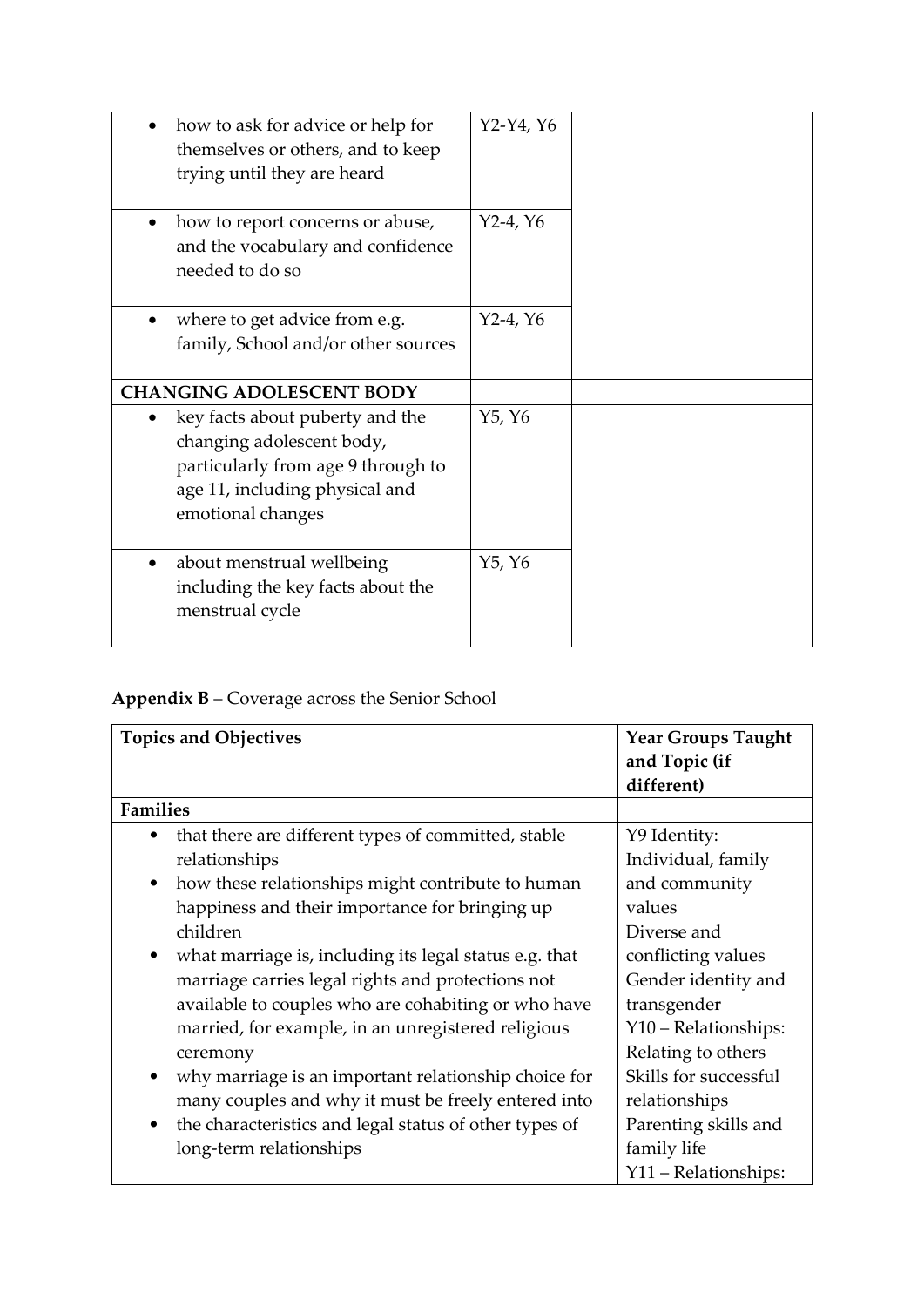| ٠<br>٠                      | the roles and responsibilities of parents with respect to<br>the raising of children, including the characteristics of<br>successful parenting<br>how to: determine whether other children, adults or<br>sources of information are trustworthy: judge when a<br>family, friend, intimate or other relationship is unsafe<br>(and to recognise this in others' relationships); and,<br>how to seek help or advice, including reporting<br>concerns about others, if needed                                                                                                                                                                                                                      | Exploitation and<br>abuse in relationships<br>Help and support for<br>relationships                                                                                                                                                                                                                    |
|-----------------------------|-------------------------------------------------------------------------------------------------------------------------------------------------------------------------------------------------------------------------------------------------------------------------------------------------------------------------------------------------------------------------------------------------------------------------------------------------------------------------------------------------------------------------------------------------------------------------------------------------------------------------------------------------------------------------------------------------|--------------------------------------------------------------------------------------------------------------------------------------------------------------------------------------------------------------------------------------------------------------------------------------------------------|
|                             | Respectful relationships, including friendships                                                                                                                                                                                                                                                                                                                                                                                                                                                                                                                                                                                                                                                 |                                                                                                                                                                                                                                                                                                        |
| $\bullet$<br>٠<br>$\bullet$ | the characteristics of positive and healthy friendships<br>(in all contexts, including online) including: trust,<br>respect, honesty, kindness, generosity, boundaries,<br>privacy, consent and the management of conflict,<br>reconciliation and ending relationships. This includes<br>different (non-sexual) types of relationship<br>practical steps they can take in a range of different<br>contexts to improve or support respectful<br>relationships<br>how stereotypes, in particular stereotypes based on<br>sex, gender, race, religion, sexual orientation or<br>disability, can cause damage (e.g. how they might<br>normalise non-consensual behaviour or encourage<br>prejudice) | Y7, Y9, Y11<br>Y7 Friendship (How<br>to be a good friend)<br>Y7 Relationships at<br>School<br>Y7 Changes in<br>Relationships as we<br>get older<br>Y9 Healthy &<br>Unhealthy<br>Relationships<br>Y9 Friendships<br>Y7 Influences<br><b>Y7 Peer Pressure</b><br>Y9 CEG Stereotypes<br>in the Work place |
|                             | that in School and in wider society they can expect to<br>be treated with respect by others, and that in turn they<br>should show due respect to others, including people<br>in positions of authority and due tolerance of other<br>people's beliefs                                                                                                                                                                                                                                                                                                                                                                                                                                           | Y7 Relationships at<br>School<br>Y7 Hinduism<br><b>Y7 Discrimination:</b><br>Ability<br><b>Y7 Discrimination:</b><br>Racism<br><b>Y8 Discrimination</b><br>and religion/legal<br>considerations; Islam:<br>Ageism<br>Y9 Religion and<br>Discrimination:<br>Judaism<br>Y9 Communities unit:             |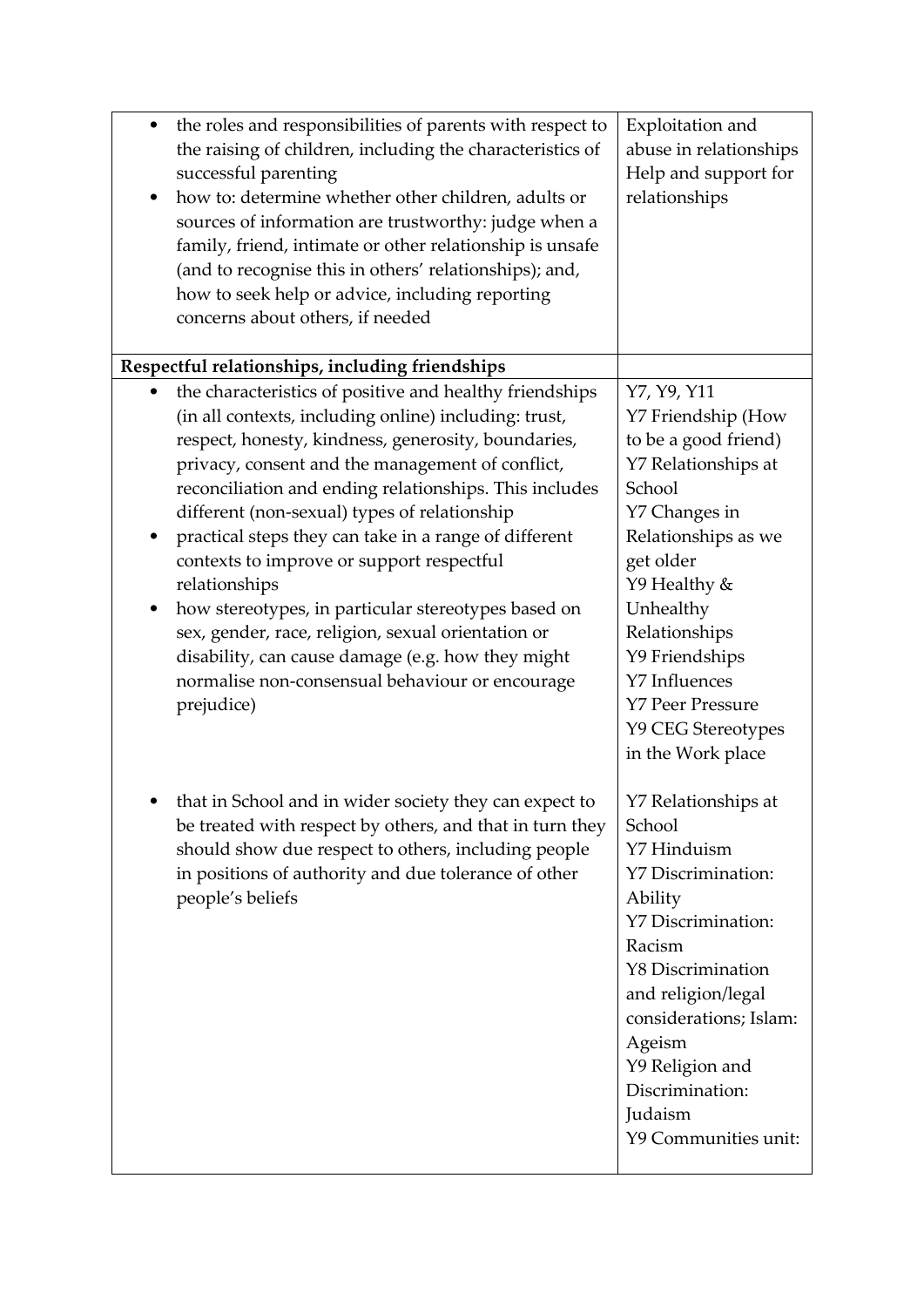|           | about different types of bullying (including<br>cyberbullying), the impact of bullying, responsibilities<br>of bystanders to report bullying and how and where<br>to get help<br>that some types of behaviour within relationships are<br>criminal, including violent behaviour and coercive<br>control<br>what constitutes sexual harassment and sexual<br>violence and why these are always unacceptable | Discrimination<br>through invisibility<br>Challenging<br>discrimination<br>Y7 Bullying<br>Y10 & Y11<br>Sex, sexuality and<br>sexual health:<br>Consent<br>Sexual relationships<br>Sexual health |
|-----------|------------------------------------------------------------------------------------------------------------------------------------------------------------------------------------------------------------------------------------------------------------------------------------------------------------------------------------------------------------------------------------------------------------|-------------------------------------------------------------------------------------------------------------------------------------------------------------------------------------------------|
|           | the legal rights and responsibilities regarding equality<br>(particularly with reference to the protected<br>characteristics as defined in the Equality Act 2010) and<br>that everyone is unique and equal                                                                                                                                                                                                 | Year 8 The Equality<br>Act<br>Year 9 The Equality<br>Act and hate crimes                                                                                                                        |
|           | Online and media                                                                                                                                                                                                                                                                                                                                                                                           |                                                                                                                                                                                                 |
|           | their rights, responsibilities and opportunities online,                                                                                                                                                                                                                                                                                                                                                   | Y7 Relationships via                                                                                                                                                                            |
|           | including that the same expectations of behaviour<br>apply in all contexts, including online                                                                                                                                                                                                                                                                                                               | the Internet                                                                                                                                                                                    |
| $\bullet$ | about online risks, including that any material                                                                                                                                                                                                                                                                                                                                                            | Y10 & Y11                                                                                                                                                                                       |
|           | someone provides to another has the potential to be                                                                                                                                                                                                                                                                                                                                                        | Risk and safety:                                                                                                                                                                                |
|           | shared online and the difficulty of removing                                                                                                                                                                                                                                                                                                                                                               | The teenage brain                                                                                                                                                                               |
|           | potentially compromising material placed online                                                                                                                                                                                                                                                                                                                                                            | Rights and                                                                                                                                                                                      |
|           | not to provide material to others that they would not                                                                                                                                                                                                                                                                                                                                                      | responsibilities online                                                                                                                                                                         |
|           | want shared further and not to share personal material                                                                                                                                                                                                                                                                                                                                                     | When things go                                                                                                                                                                                  |
|           | which is sent to them                                                                                                                                                                                                                                                                                                                                                                                      | wrong online                                                                                                                                                                                    |
|           | what to do and where to get support to report material<br>or manage issues online                                                                                                                                                                                                                                                                                                                          | Y10 & Y11                                                                                                                                                                                       |
|           | the impact of viewing harmful content                                                                                                                                                                                                                                                                                                                                                                      | Y10 & Y11                                                                                                                                                                                       |
|           | that specifically sexually explicit material e.g.                                                                                                                                                                                                                                                                                                                                                          | Y10 & Y11 Sex,                                                                                                                                                                                  |
|           | pornography presents a distorted picture of sexual                                                                                                                                                                                                                                                                                                                                                         | sexuality and sexual                                                                                                                                                                            |
|           | behaviours, can damage the way people see                                                                                                                                                                                                                                                                                                                                                                  | health:                                                                                                                                                                                         |
|           | themselves in relation to others and negatively affect                                                                                                                                                                                                                                                                                                                                                     | Pornography                                                                                                                                                                                     |
|           | how they behave towards sexual partner                                                                                                                                                                                                                                                                                                                                                                     |                                                                                                                                                                                                 |
|           | that sharing and viewing indecent images of children                                                                                                                                                                                                                                                                                                                                                       | Y10 & Y11                                                                                                                                                                                       |
|           | (including those created by children) is a criminal                                                                                                                                                                                                                                                                                                                                                        | Risk and safety:                                                                                                                                                                                |
|           | offence which carries severe penalties including jail                                                                                                                                                                                                                                                                                                                                                      |                                                                                                                                                                                                 |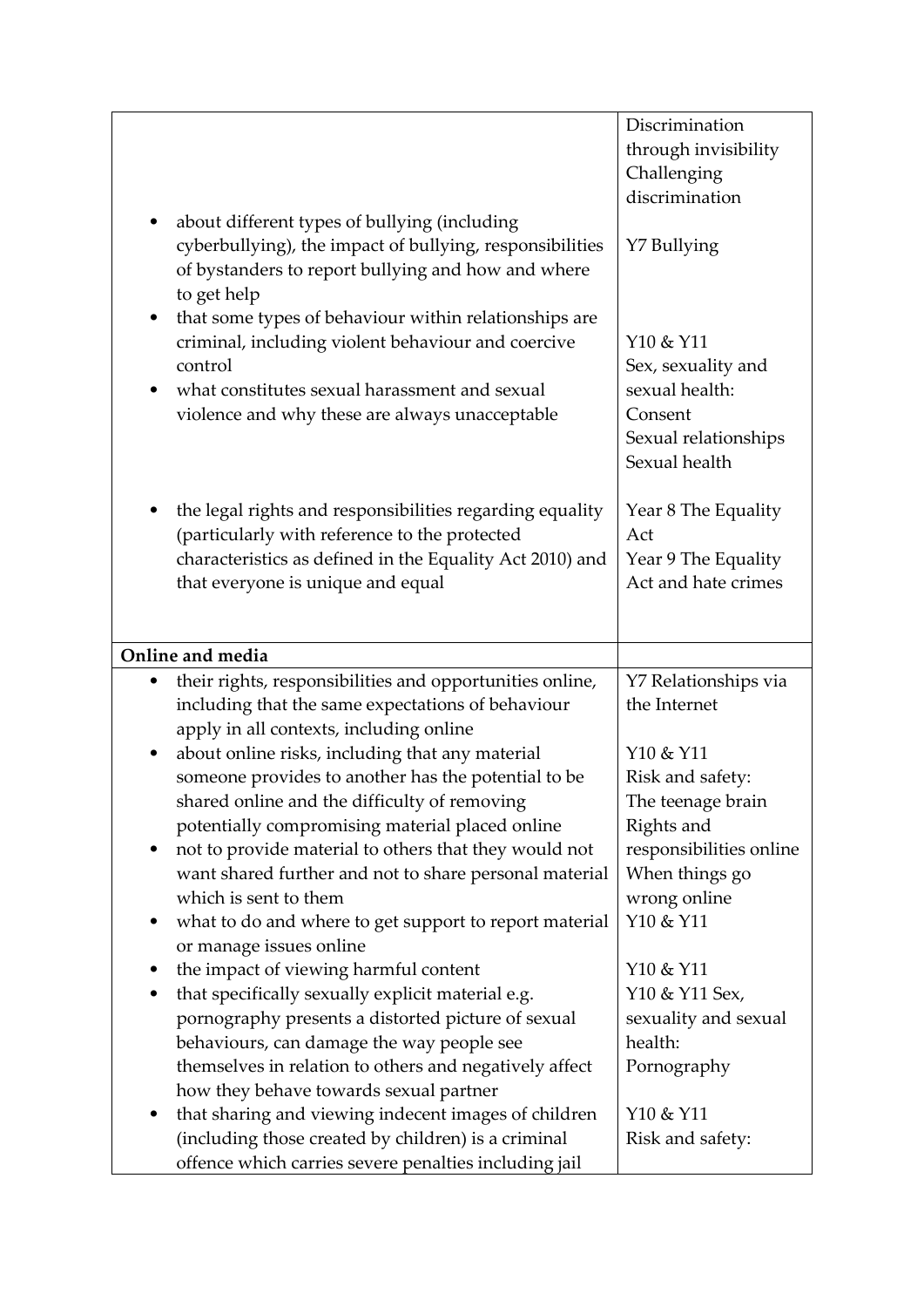| ٠          | how information and data is generated, collected,          | Rights and              |
|------------|------------------------------------------------------------|-------------------------|
|            | shared and used online                                     | responsibilities online |
|            |                                                            |                         |
| Being safe |                                                            |                         |
|            | the concepts of, and laws relating to, sexual consent,     | Y9, Y10 & Y11           |
|            | sexual exploitation, abuse, grooming, coercion,            | Sex, sexuality and      |
|            | harassment, rape, domestic abuse, forced marriage,         | sexual health:          |
|            | honour-based violence and FGM, and how these can           | Consent                 |
|            | affect current and future relationships                    | Relationships:          |
|            | how people can actively communicate and recognise          | Exploitation and        |
|            | consent from others, including sexual consent, and         | abuse in relationships  |
|            | how and when consent can be withdrawn (in all              | Help and support for    |
|            | contexts, including online)                                | relationships           |
|            |                                                            |                         |
|            | Intimate and sexual relationships, including sexual health |                         |
|            | how to recognise the characteristics and positive          | Y9, Y10 & Y11           |
|            | aspects of healthy one-to-one intimate relationships,      | Y9 Sexual               |
|            | which include mutual respect, consent, loyalty, trust,     | relationships           |
|            | shared interests and outlook, sex and friendship           |                         |
| ٠          | that all aspects of health can be affected by choices      | Y9/Y11 Sexual           |
|            | they make in sex and relationships, positively or          | relationships and STIs  |
|            | negatively, e.g. physical, emotional, mental, sexual       |                         |
|            | and reproductive health and wellbeing                      |                         |
| $\bullet$  | the facts about reproductive health, including fertility,  | Y7 (Science) & Y9       |
|            | and the potential impact of lifestyle on fertility for     | (PSHEE)                 |
|            | men and women and menopause.                               | Y9 Conception/          |
|            |                                                            | Fertilisation/Gestation |
|            |                                                            |                         |
|            | • that there are a range of strategies for identifying and | $Y9 - Y11$              |
|            | managing sexual pressure, including understanding          |                         |
|            | peer pressure, resisting pressure and not pressurising     |                         |
|            | others                                                     |                         |
| ٠          | that they have a choice to delay sex or to enjoy           | $Y9 - 11$               |
|            | intimacy without sex                                       |                         |
| ٠          | the facts about the full range of contraceptive choices,   | Y9/Y11                  |
|            | efficacy and options available                             | Y9 Contraception        |
|            | the facts around pregnancy including miscarriage           | Y11 Sex, sexuality and  |
| ٠          | that there are choices in relation to pregnancy (with      | sexual health:          |
|            | medically and legally accurate, impartial information      | Pregnancy choices       |
|            | on all options, including keeping the baby, adoption,      |                         |
|            | abortion and where to get further help)                    |                         |
|            | how the different sexually transmitted infections          | Y9/Y11                  |
|            | (STIs), including HIV/AIDs, are transmitted, how risk      |                         |
|            | can be reduced through safer sex (including through        |                         |